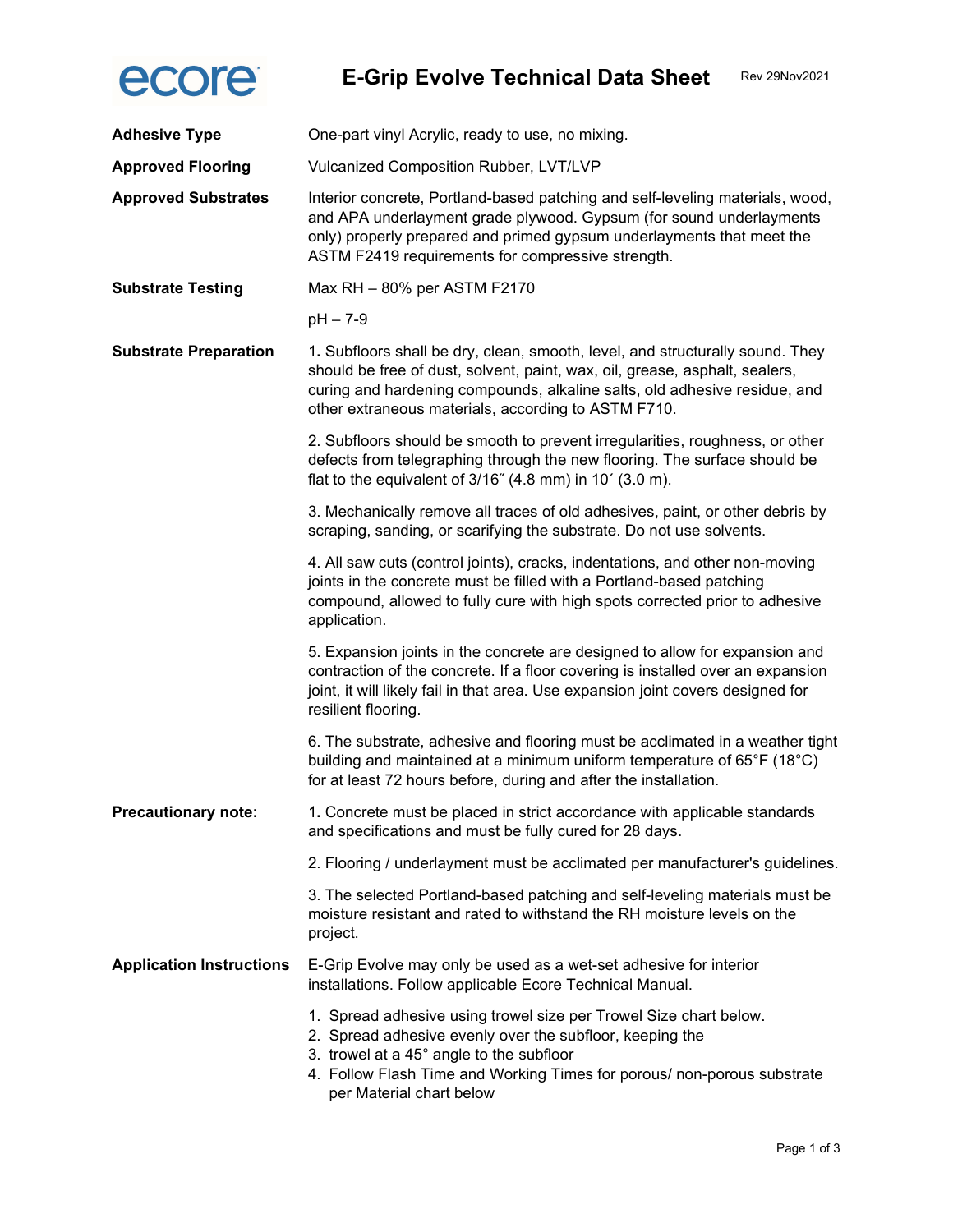

5. Roll and cross roll floor with recommended weight roller per installation manual to ensure proper transfer of adhesive.

| Flooring                        | Trowel Size (images not to scale)         |  | <b>Estimated Coverage</b> |
|---------------------------------|-------------------------------------------|--|---------------------------|
| LVT/LVP, Rubber<br>Underlayment | $1/16$ " x $1/32$ " x $1/32$ "<br>U-notch |  | 150-200 SF/Gal            |
|                                 | 1/16" square notch                        |  | 100-125 SF/Gal            |

Trowel dimensions are width X depth X spacing. Coverage is approximate and may vary depending on porosity of substrate and the angle at which the trowel is held. It is the sole responsibility of the contractor/ installer to determine the proper porosity of the subfloor, apply the proper amount of adhesive for the job conditions and ensure that all instructions, procedures, and practices are strictly adhered to.

Cleaning Instructions While product is still wet: Use water and rub to remove. Use mineral spirits once dry. Use caution with mineral spirits, which may be harmful.

Storage E-Grip Evolve should be stored at temps between 65-90°F (15-32°C). Protect from freezing. Protect containers from freezing in transit and storage. Provide heated storage on site

Caution **Refer to SDS info. USE PPE.** DO NOT take internally. If swallowed DO NOT induce vomiting. KEEP OUT OF REACH OF CHILDREN.

| Material                                                                               | E-Grip Evolve is a wet set, vinyl acrylic adhesive for interior<br>installations of LVT / LVP and Ecore's sound underlayment<br>membranes. It has excellent adhesion to Vulcanized<br>Composition Rubber, concrete, wood and LVT / LVP. |                                                                        |  |
|----------------------------------------------------------------------------------------|-----------------------------------------------------------------------------------------------------------------------------------------------------------------------------------------------------------------------------------------|------------------------------------------------------------------------|--|
| <b>Adhesive Type</b>                                                                   | One-part vinyl acrylic polymer                                                                                                                                                                                                          |                                                                        |  |
| Plasticizer migration resistant                                                        | Yes                                                                                                                                                                                                                                     |                                                                        |  |
| Color                                                                                  | Off-white                                                                                                                                                                                                                               |                                                                        |  |
| Consistency                                                                            | Creamy                                                                                                                                                                                                                                  |                                                                        |  |
| VOC (g/L) - SCAQMD Rule#1168                                                           | $< 28$ g/L                                                                                                                                                                                                                              |                                                                        |  |
| Freeze/Thaw                                                                            | Protect from freezing. Store at 40°F to 100°F (4°C to 38°C)                                                                                                                                                                             |                                                                        |  |
| <b>Application Temperature</b>                                                         | Substrate temperature of 65°F to 90°F (16°C and 32°C)                                                                                                                                                                                   |                                                                        |  |
| Shelf I ife                                                                            | 2 years stored at 73°F (23°C)                                                                                                                                                                                                           |                                                                        |  |
| Relative Humidity (RH) - ASTM F2170                                                    | Maximum 80% RH Diminishing                                                                                                                                                                                                              |                                                                        |  |
| Flash Time <sup>1</sup> / Working Time <sup>2</sup><br>For <b>Porous substrates</b>    | Flash Time (Perm Bond):<br>$Rubber - 0 min$<br>LVT 15-30 min. or until<br>adhesive valleys are clear and<br>ridges are wet to the touch                                                                                                 | Working Time (Perm Bond):<br>Rubber - 30 min.<br>$LVT - 15-30$ min.    |  |
| Flash Time <sup>1</sup> / Working Time <sup>2</sup><br>For <b>Non-Porous</b> substrate | Flash Time (Perm Bond):<br>$Rubber - 0 min$<br>LVT 30-45 min. or until<br>adhesive valleys are clear and<br>ridges are wet to the touch                                                                                                 | Working Time (Perm Bond):<br>Rubber - 30-45 min.<br>$LVT - 30-45$ min. |  |
| Cure Time                                                                              | Light walking traffic 24 hours<br>Heavy foot traffic 48 hours<br>Rolling Loads 72 hours                                                                                                                                                 |                                                                        |  |
| Trowels / Coverage Rate                                                                | 1/16" x 1/32" x 1/32" U-notch / 150-200 sq ft / gal                                                                                                                                                                                     |                                                                        |  |